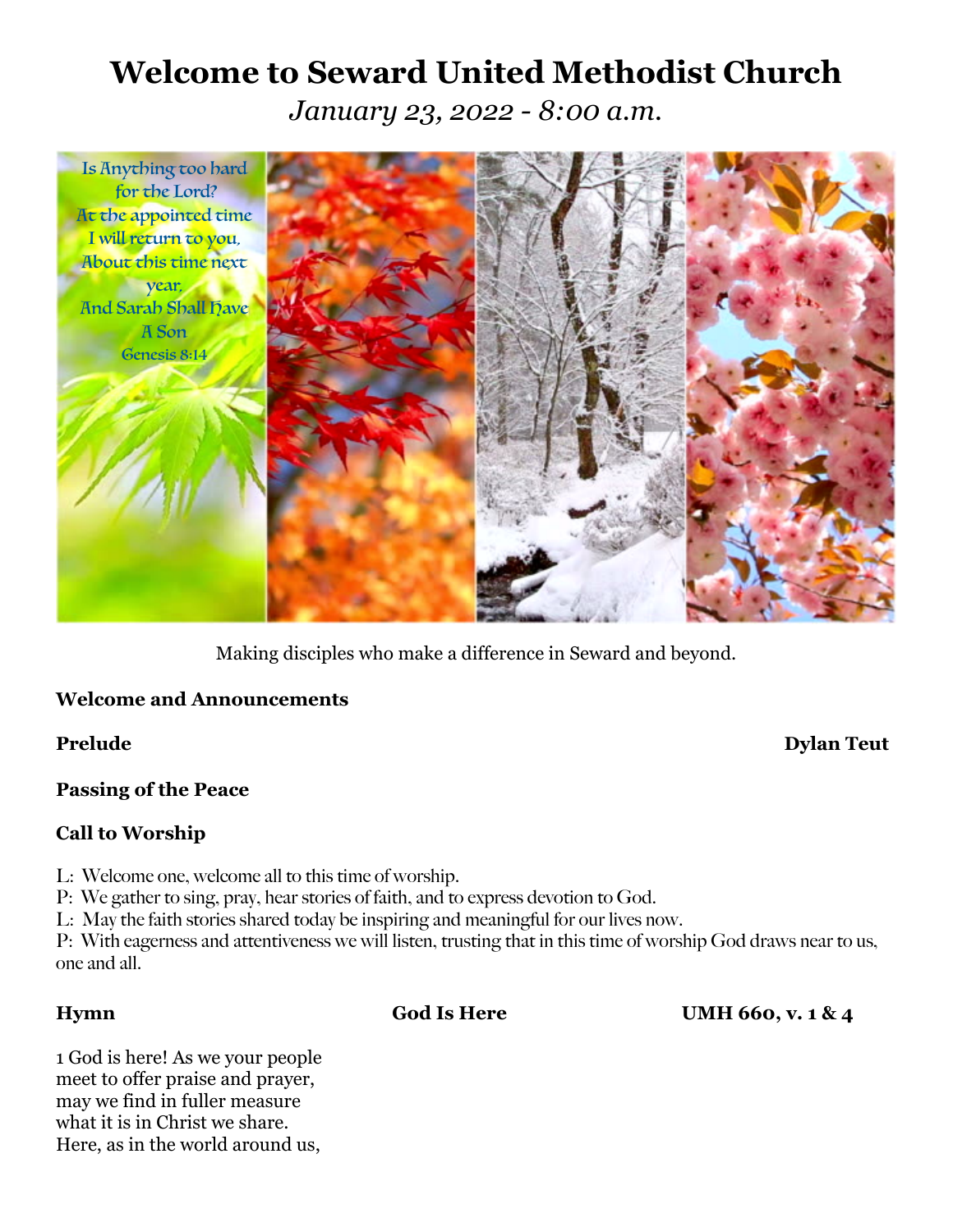all our varied skills and arts wait the coming of the Spirit into open minds and hearts.

4 Lord of all, of church and kingdom, in an age of change and doubt keep us faithful to the gospel; help us work your purpose out. Here, in this day's dedication, all we have to give, receive; we, who cannot live without you, we adore you! We believe!

### **Common Prayer**

Holy One, remind us of the joy of faith. Help us to remember that though you are with us in times of difficulty and tears, you are equally with us in times of delight and laughter. Help us to be open to the seemingly impossible becoming possible. In Christ's name. Amen.

### **Children's Time Rev. Dr. Mary Kay Totty**

### **Scripture Lesson: Genesis 18:1-15**

God appeared to Abraham by the oaks of Mamre, as he sat at the entrance of his tent in the heat of the day. <sup>2</sup> He looked up and saw three men standing near him. When he saw them, he ran from the tent entrance to meet them, and bowed down to the ground. <sup>3</sup> He said, "My lord, if I find favor with you, do not pass by your servant. <sup>4</sup> Let a little water be brought, and wash your feet, and rest yourselves under the tree. <sup>5</sup> Let me bring a little bread, that you may refresh yourselves, and after that you may pass on —since you have come to your servant." So they said, "Do as you have said." 6And Abraham hastened into the tent to Sarah, and said, "Make ready quickly three measures of choice flour, knead it, and make cakes." 7Abraham ran to the herd, and took a calf, tender and good, and gave it to the servant, who hastened to prepare it. <sup>8</sup> Then he took curds and milk and the calf that he had prepared, and set it before them; and he stood by them under the tree while they ate.

<sup>9</sup> They said to him, "Where is your wife Sarah?" And he said, "There, in the tent." <sup>10</sup> Then one said, "I will surely return to you in due season, and your wife Sarah shall have a son." And Sarah was listening at the tent entrance behind him. <sup>11</sup> Now Abraham and Sarah were old, advanced in age; it had ceased to be with Sarah after the manner of women. <sup>12</sup> So Sarah laughed to herself, saying, "After I have grown old, and my husband is old, shall I have pleasure?" <sup>13</sup> The Lord said to Abraham, "Why did Sarah laugh, and say, 'Shall I indeed bear a child, now that I am old?' <sup>14</sup> Is anything too wonderful for God? At the set time I will return to you, in due season, and Sarah shall have a son." 15 But Sarah denied, saying, "I did not laugh"; for she was afraid. He said, "Oh yes, you did laugh."

### **Hymn** God, Whose Love is Reigning o'er Us UMH 100, v. 1, 3, 5

1. God, whose love is reigning o'er us, source of all, the ending true; hear the universal chorus raised in joyful praise to you: Alleluia, Alleluia, worship ancient, worship new.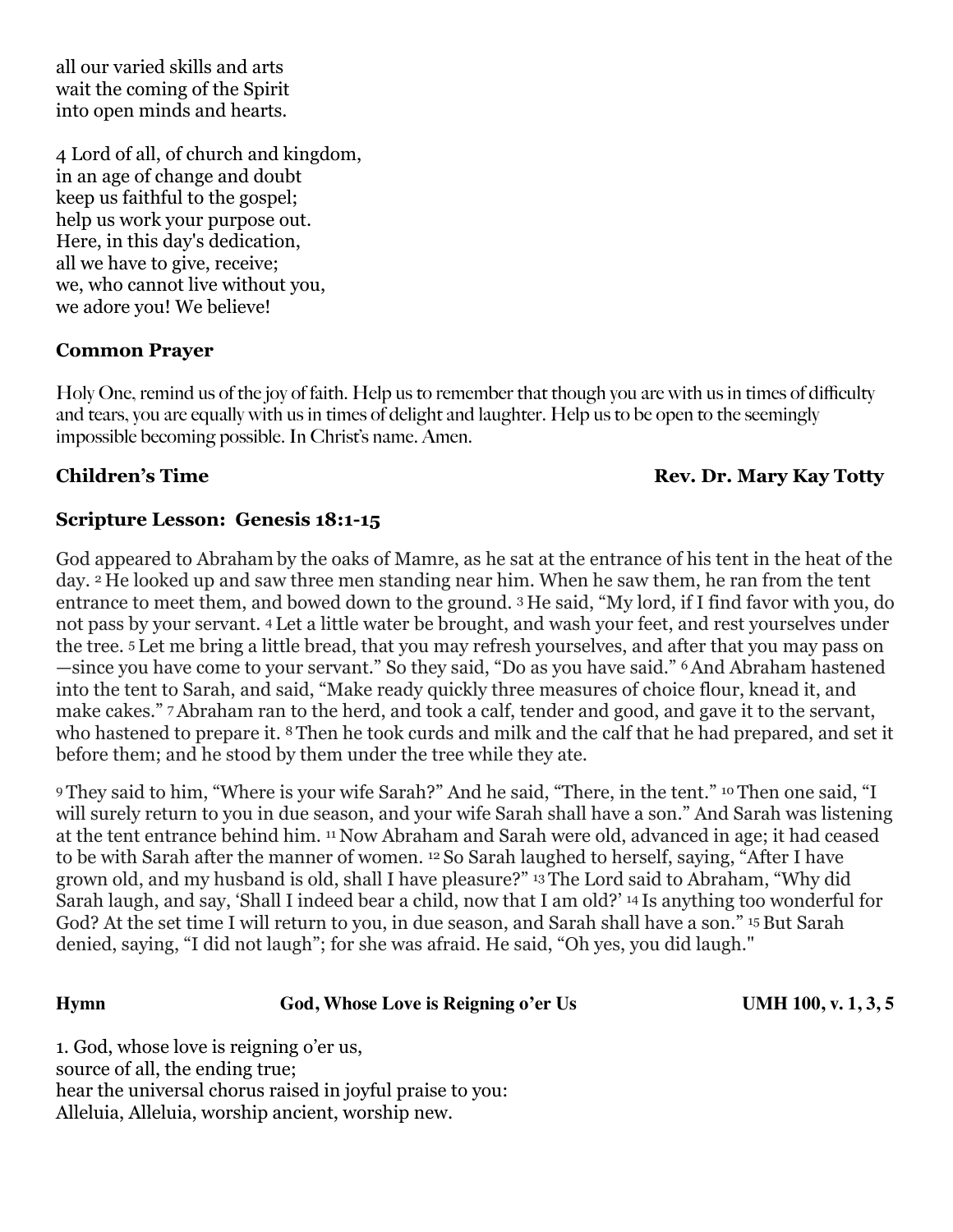3. Holy God of ancient glory, choosing man and woman, too; Abr'am's faith and Sarah's story formed a people bound to you: Alleluia, Alleluia, to your covenant keep us true.

5. Lift we then our human voices in the songs that faith would bring; live we then in human choices lives that, like our music, sing: Alleluia, Alleluia, joined in love our praises ring!

# **Sermon Sarah's Laughter Br. Rev. Mary Kay Totty** The Prayers of the People *Please share your joys or concerns at the microphone or in the comments on Facebook or by texting us at 402-810-8900.* **Prayer Hymn** Spirit of the Living God UMH 393 Spirit of the living God, fall afresh on me. Sprit of the living God, fall afresh on me. Melt me, mold me, fill me, use me. Spirit of the living God, fall afresh on me. Sharing of Joys & Concerns

Pastoral Prayer The Lord's Prayer

### **Offertory Dylan Teut**

## **Doxology Praise God, from Whom All Blessings Flow UMH 94** Praise God, from whom all blessings flow;

praise God, all creatures here below; Alleluia! Alleluia! Praise God, the source of all our gifts! Praise Jesus Christ, whose power up lifts! Praise the Holy Spirit, Holy Spirit! Alleluia! Alleluia! Alleluia!

### **Prayer of Dedication**

Holy God, you long for us all to flourish and when we have been blessed, you ask that we would in turn be a blessing. We present these offerings for the work of this congregation and for the building up of your kingdom. Amen.

### **Hymn Sent Forth by God's Blessing UMH 664**

1. Sent forth by God's blessing, our true faith confessing, the people of God from this dwelling take leave. The service is ended, O now be extended the fruits of our worship in all who believe. The seed of the teaching, receptive souls reaching,